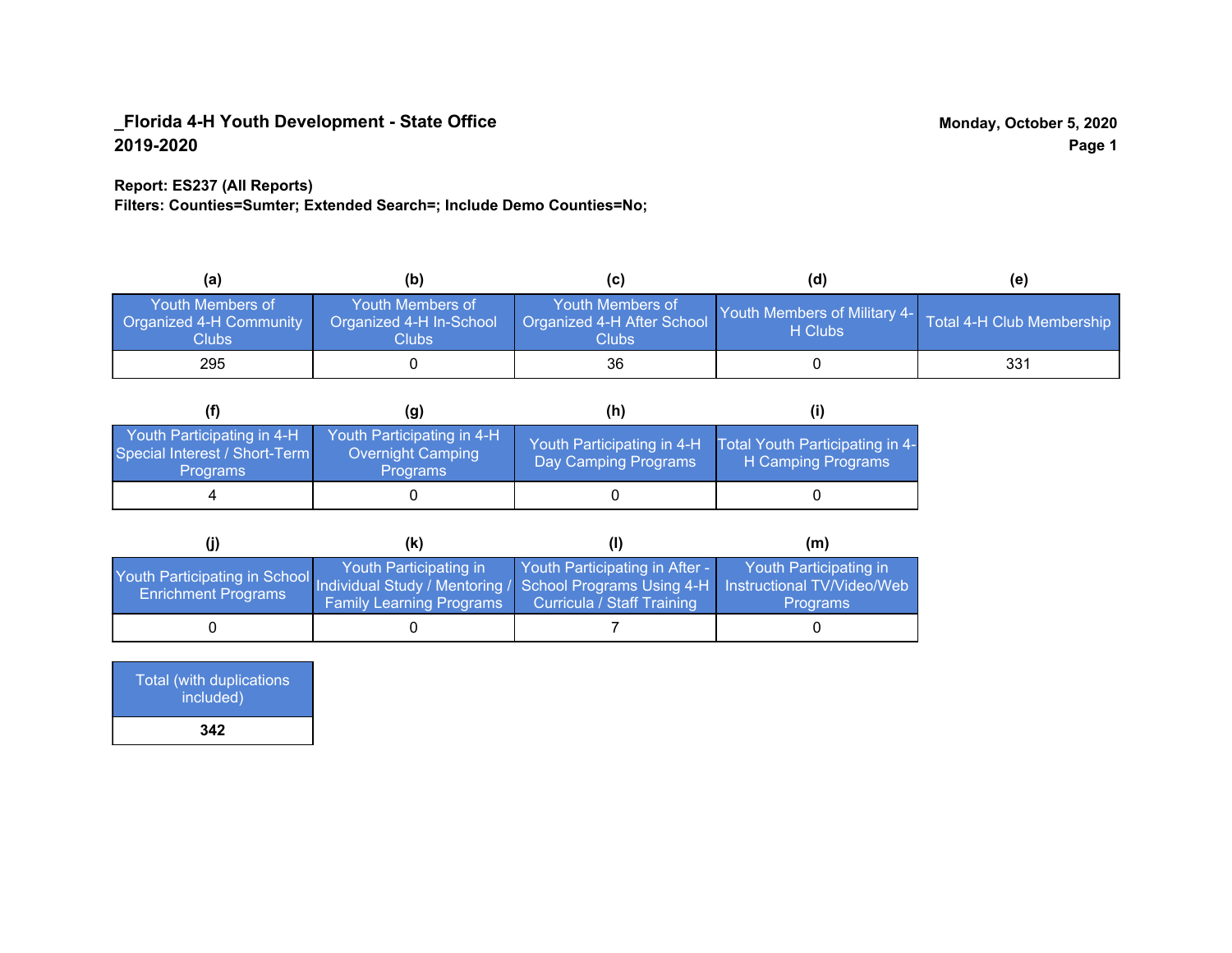**Report: ES237 (All Reports)**

**Filters: Counties=Sumter; Extended Search=; Include Demo Counties=No;**

## **School Grade (duplications eliminated)**

| Kinder | 1st | ?nd | <i><b>Bro</b></i> | 4th | 5th | 6th | 7th | 8th            | 9th | 10th               | 11th | 12th | Post HS Not in School Special | Total |
|--------|-----|-----|-------------------|-----|-----|-----|-----|----------------|-----|--------------------|------|------|-------------------------------|-------|
|        | 24  | 20  | 21<br>ັບ          | 32  | 43  | 20  | 33  | $\overline{ }$ | 25  | $\sim$<br><u>.</u> |      |      |                               | 308   |

# **Gender of 4-H Youth Participants (duplications eliminated)**

| Male | Female. | Total |
|------|---------|-------|
| 114  | 194     | 308   |

# **Place of Residence of 4-H Youth Participants (duplications eliminated)**

| <b>Farm</b> | Towns of under 10,000 and<br>rural non-farm | Towns and cities (10,000-<br>50,000), and their suburbs | Suburbs of cities of over<br>50,000 | Central cities of over 50,000 | Total |
|-------------|---------------------------------------------|---------------------------------------------------------|-------------------------------------|-------------------------------|-------|
| 133         | 113                                         | 48                                                      |                                     |                               | 308   |

## **Total 4-H Youth Participants (duplications eliminated)**

**Total** 

**<sup>308</sup> Note: The four totals on this page should all match.**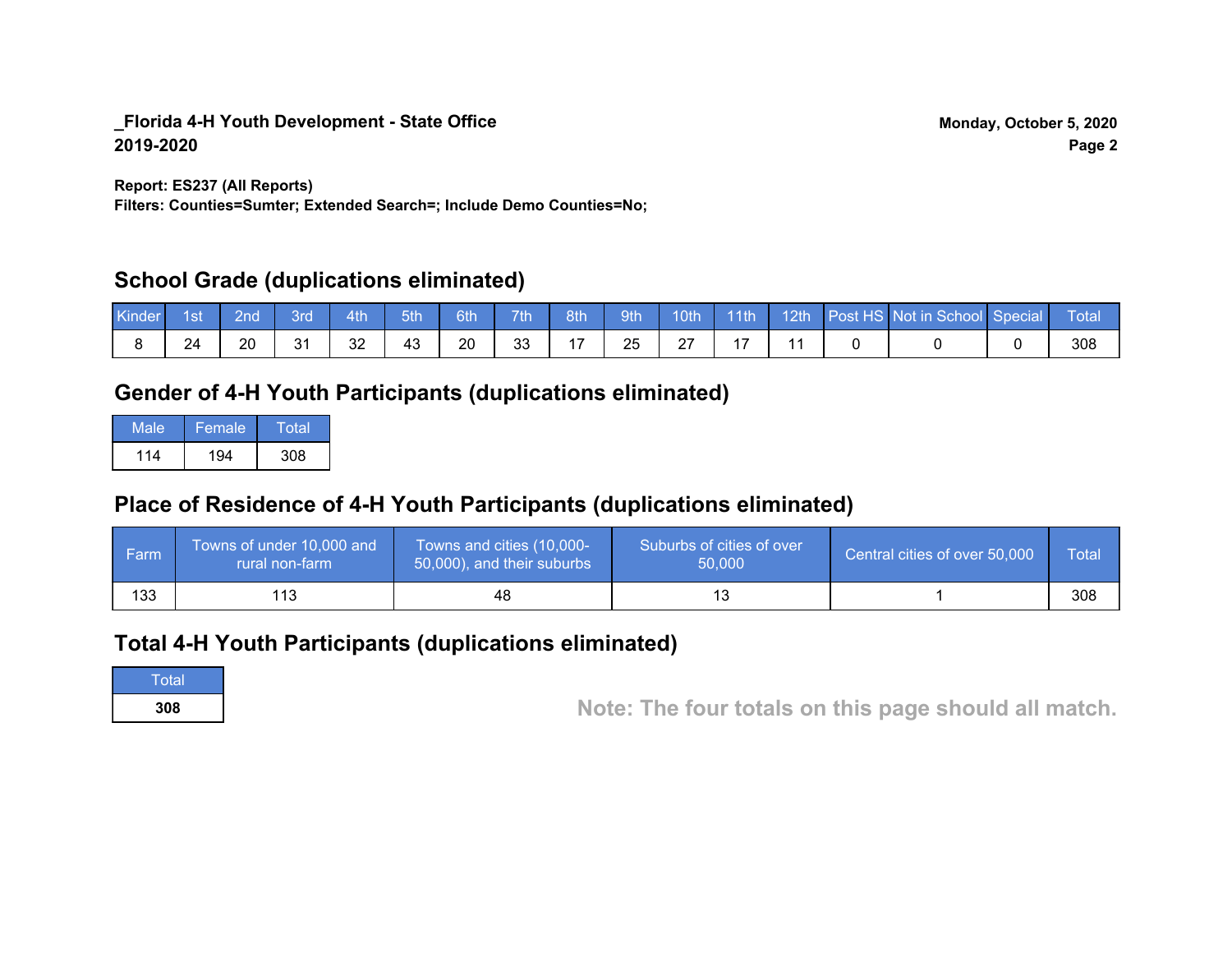#### **Report: ES237 (All Reports)**

**Filters: Counties=Sumter; Extended Search=; Include Demo Counties=No;**

| <b>ETHNICITY</b>          | <b>TOTAL YOUTH</b> |
|---------------------------|--------------------|
| <b>Hispanic or Latino</b> | 17                 |
| Not Hispanic or Latino    | 291                |

Directions: Type in the appropriate numbers for your project. Ethnicity is separate from race. YOu should indicate an ethnicity category for each participant and all racial categories that apply to each participant (i.e. a participant of more than one race would be recorded in each applicable racial category). Ideally, your total participants should equal the total of numbers in your ethicity section. Totals of racial categories will be equal to or greater than your total participants if they all report racial information.

4-H Youth Participants: Any youth taking part in programs provided as a result of action by extension personnel (professional. Paraprofessional. And volunteer). This includes youth participation in programs conducted through 1862, 1890, and 1994 land-grant universities, EFNEP, urban gardening, and other programs that may not actually use the 4-H name and emblem with participants.

| <b>RACE</b>                               | <b>TOTAL YOUTH</b> |
|-------------------------------------------|--------------------|
| American Indian or Alaskan Native         | 1                  |
| Asian                                     | 3                  |
| <b>Black or African American</b>          | 8                  |
| Native Hawaiian or other Pacific Islander | 0                  |
| White                                     | 285                |
| Youth Indicating More Than One Race       | 4                  |
| <b>Undetermined</b>                       | 7                  |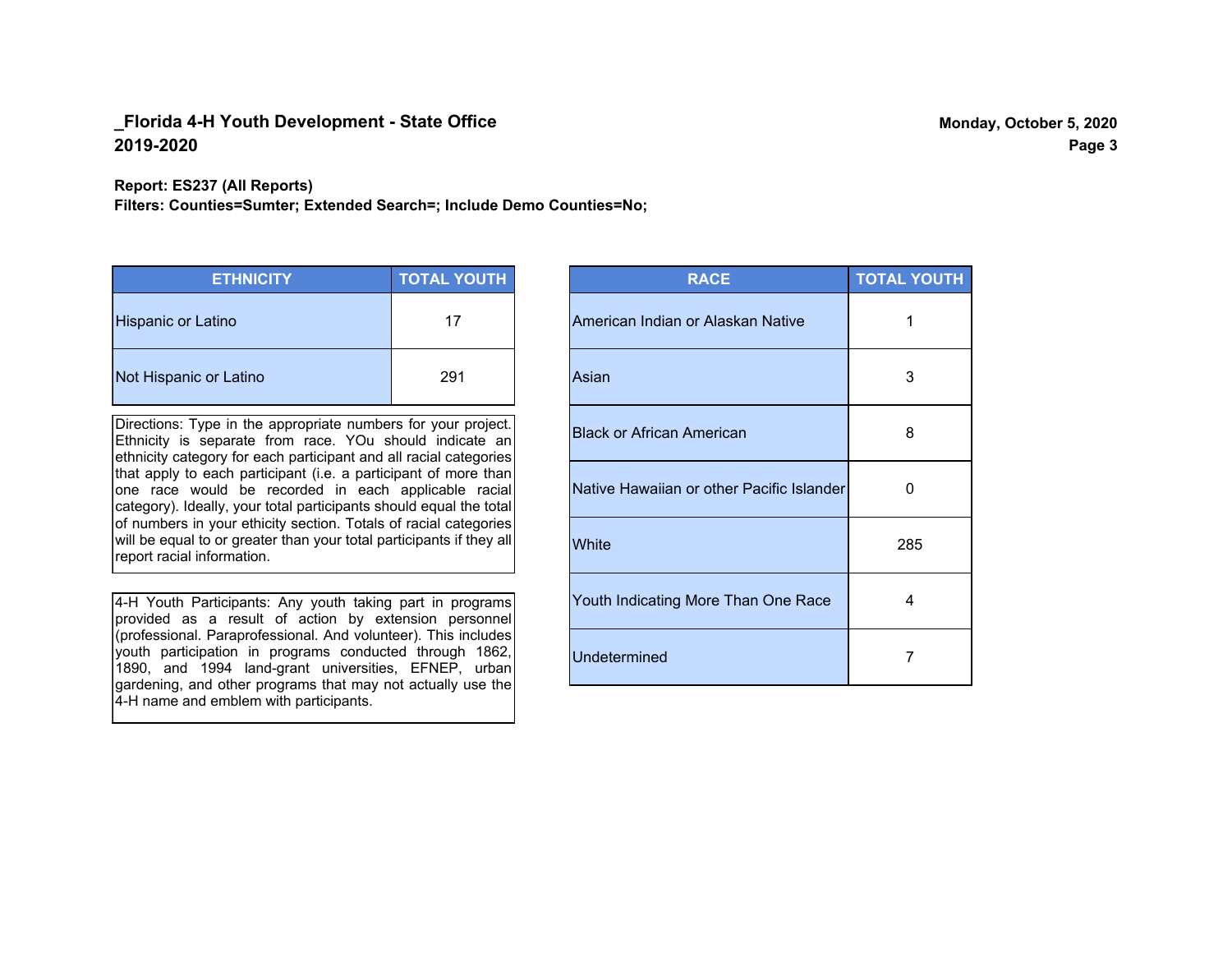**Report: ES237 (All Reports)**

**Filters: Counties=Sumter; Extended Search=; Include Demo Counties=No;**

| <b>Total Number of</b><br><b>Adult Volunteers</b> | <b>Total Number of</b><br><b>Youth Volunteers</b> | Total' |
|---------------------------------------------------|---------------------------------------------------|--------|
| 39                                                | 36                                                | 75     |

Adult Volunteer: Unpaid support for the 4-H program by an individual beyond high school age.

Youth Volunteer: Unpaid support for the 4-H program by a person who has not yet graduated from high school.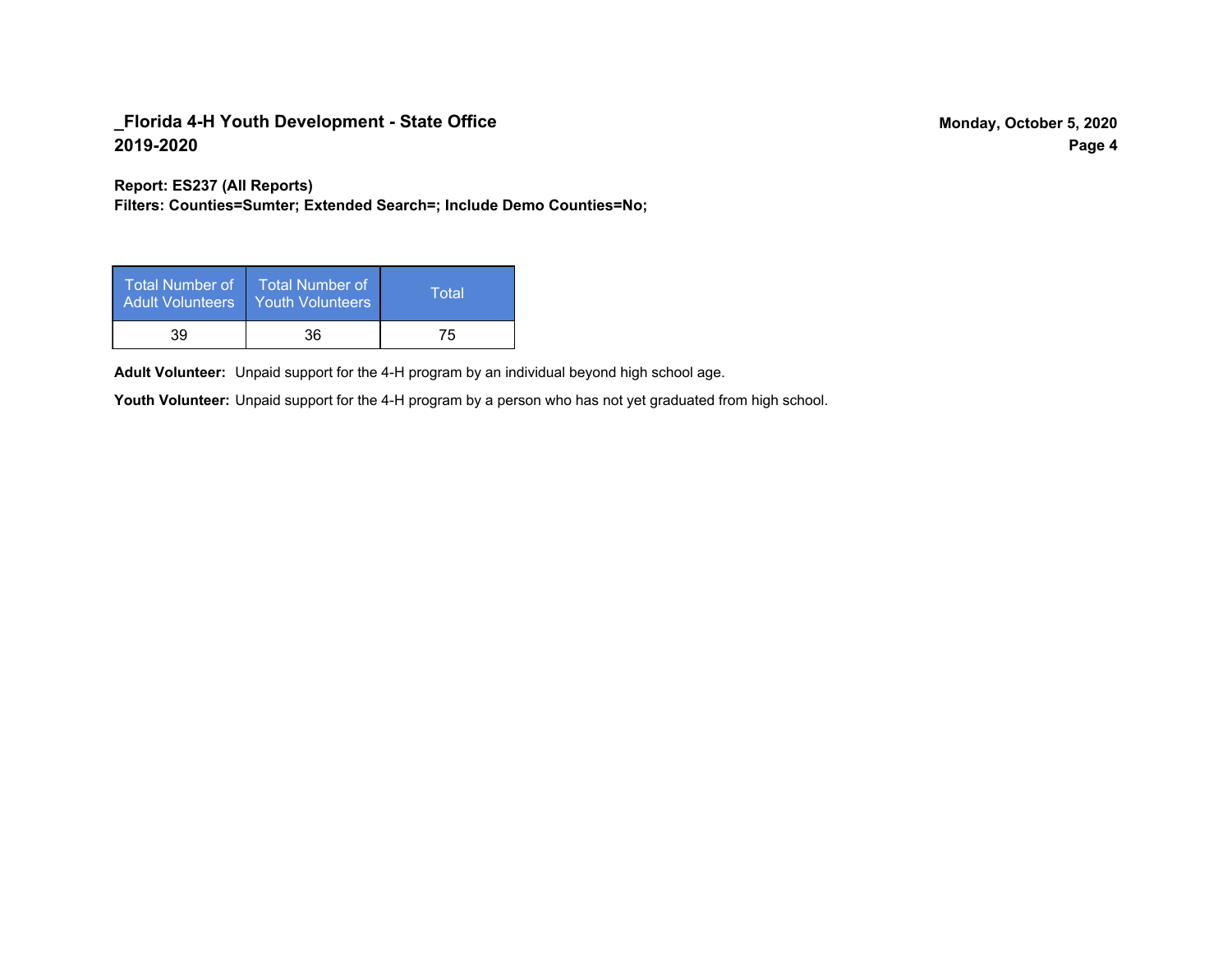226

#### **Filters: Counties=Sumter; Extended Search=; Include Demo Counties=No; Report: ES237 (All Reports)**

# **Ag in the Classroom** : Agriculture Awareness 1 \_School Enrichment - Agriculture Awareness 0 \_School Enrichment - Pizza Garden 0 1 **Animals** (4-H Cloverbuds- ANIMALS & PETS)-retired project 0 (CAGED BIRDS) Retired Project 0 (GOATS) Retired Project 0 (GOATS-Pygmy) Retired Project 0 (HORSE -Advanced Horsemanship) Retired Project 0 (HORSE -Horsemanship Science) Retired Project 0

(LLAMAS AND ALPACAS)-retired project 0

(POCKET PETS) Retired Project 0

ANIMAL SCIENCES 0

| <b>BEEF</b>             | 35             |
|-------------------------|----------------|
| <b>CATS</b>             | $\overline{c}$ |
| <b>DAIRY CATTLE</b>     | 7              |
| <b>DOGS</b>             | 3              |
| GOATS (Dairy)           | 3              |
| GOATS (Meat)            | 1              |
| <b>HORSE</b>            | 28             |
| HORSE (Horseless Horse) | 4              |
| <b>PETS</b>             | 1              |
| <b>POULTRY</b>          | 17             |
| <b>RABBITS</b>          | 18             |
| <b>SHEEP</b>            | 32             |
| <b>SWINE</b>            | 75             |

# **Biological Sciences** (4-H Cloverbuds-SCIENCE & TECHNOLOGY) Retired Project 0 (Marine/Aquatic- AQUARIUMS) Retired Project 0 (Marine/Aquatic- WETLANDS) Retired Project 0 (Sciences- WINGS) Retired Project 0 (Wildlife - Bats) Retired Project 0 (Wildlife - Butterflies- WINGS) Retired Project 0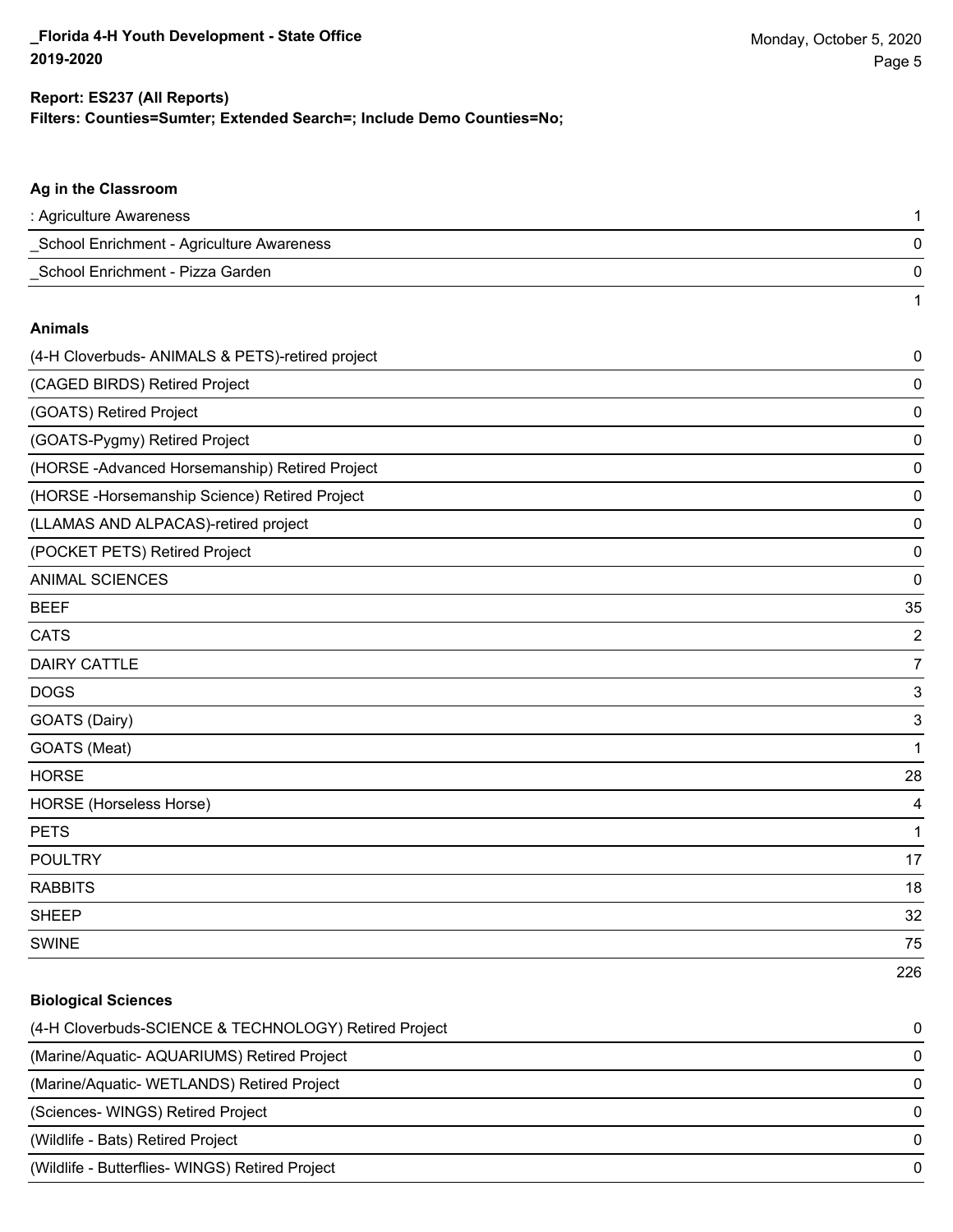## **Report: ES237 (All Reports)**

**Filters: Counties=Sumter; Extended Search=; Include Demo Counties=No;**

| (Wildlife- BLUEBIRDS) Retired Project                     | 0              |
|-----------------------------------------------------------|----------------|
| : ABCs of ENTOMOLOGY                                      | $\pmb{0}$      |
| : Entomology-Apiary/Beekeeping                            | 0              |
| : Meat Sciences                                           | 0              |
| : Natural Sciences                                        | 0              |
| School Enrichment - Embryology                            | $\pmb{0}$      |
| School Enrichment- Natural Sciences                       | 0              |
| INSECTS (ENTOMOLOGY)                                      | $\overline{2}$ |
| MARINE SCIENCE AND AQUATIC SCIENCES                       | $\mathbf 0$    |
| <b>SCIENCE DISCOVERY</b>                                  | 18             |
| <b>VETERINARY SCIENCE</b>                                 | 0              |
|                                                           | 20             |
| <b>Civic Engagement</b>                                   |                |
| (4-H Cloverbuds- CITIZENSHIP)-retired project             | 0              |
| (Citizenship-INTERGENERATIONAL) Retired Project           | $\pmb{0}$      |
| <b>CITIZENSHIP</b>                                        | $\pmb{0}$      |
| CITIZENSHIP-COMMUNITY SERVICE                             | 0              |
| CULTURAL AND GLOBAL EDUCATION                             | $\pmb{0}$      |
|                                                           | 0              |
| <b>Communications and Expressive Arts</b>                 |                |
| (4-H Cloverbuds- COMMUNICATIONS) Retired Project          | 0              |
| (4-H Cloverbuds- VISUAL-LEISURE ARTS) Retired Project     | $\pmb{0}$      |
| (FILMMAKING) Retired Project                              | 0              |
| (LEISURE ARTS- Arts & Crafts) Retired Project             | 0              |
| (Leisure Arts- COLLECTIBLES) Retired Project              | 0              |
| (PHOTOGRAPHY) Retired Project                             | $\pmb{0}$      |
| (PUBLIC SPEAKING) Retired Project                         | 0              |
| (VISUAL ARTS) Retired Project                             | 0              |
| School Enrichment - 4-H Tropicana Public Speaking Program | 0              |
| <b>COMMUNICATIONS AND PUBLIC SPEAKING</b>                 | 1              |
| <b>EXPRESSIVE ARTS</b>                                    | 0              |
| <b>VISUAL ARTS</b>                                        | 0              |
|                                                           | 1              |
| <b>Community / Volunteer Service</b>                      |                |

(Citizenship-PUBLIC ADVENTURES) Retired Project 0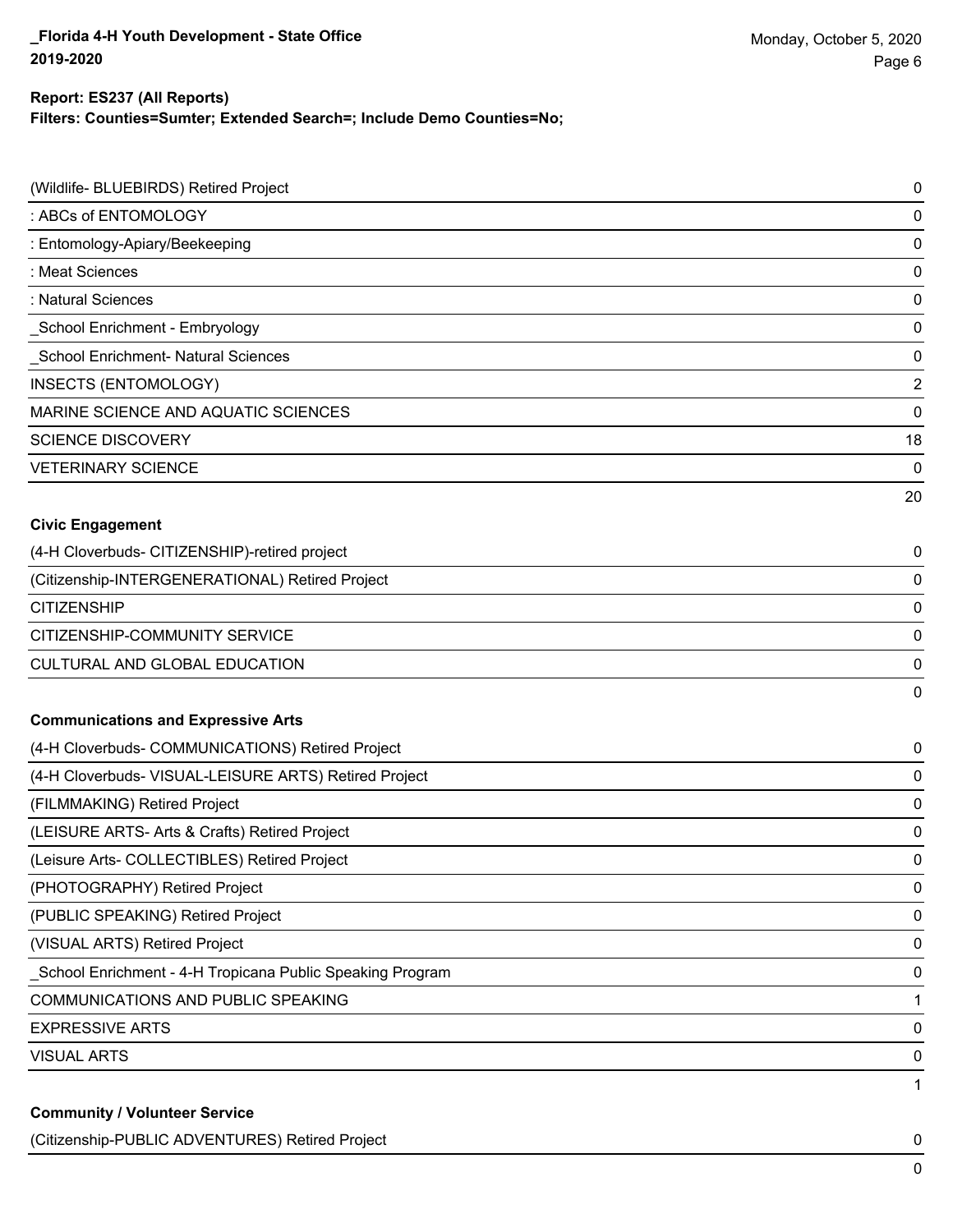**Consumer and Family Science**

## **Filters: Counties=Sumter; Extended Search=; Include Demo Counties=No; Report: ES237 (All Reports)**

| (4-H Cloverbuds- CLOTHING) Retired project                   | 0  |
|--------------------------------------------------------------|----|
| (CHILD DEVELOPMENT Babysitting) Retired Project              | 0  |
| (Clothing - SELECTION) Retired Project                       | 0  |
| (Clothing - SEWING) Retired Project                          | 0  |
| (Clothing-Sewing- QUILTING) Retired Project                  | 0  |
| (CONSUMER EDUCATION AND SHOPPING) Retired Project            | 0  |
| (Human Development - Talking with TJ) Retired Project        | 0  |
| (HUMAN DEVELOPMENT) Retired Project                          | 0  |
| (Human Development-CHOICES) Retired Project                  | 0  |
| (Money Management - FINANCIAL CHAMPIONS) Retired Project     | 0  |
| : Consumer Choices Event                                     | 0  |
| 4-H CLOVERBUDS                                               | 51 |
| Animal Science- ALL ABOUT ANIMALS                            | 0  |
| Animal Sciences- LIVESTOCK JUDGING                           | 0  |
| Animals-PETS/SMALL ANIMALS                                   | 0  |
| CHILD DEVELOPMENT & CHILD CARE                               | 0  |
| Citizenship-SERVICE LEARNING                                 | 0  |
| <b>CLOTHING &amp; SEWING</b>                                 | 13 |
| <b>Exploring Farm Animals</b>                                | 0  |
| Hog-n-Ham Project                                            | 0  |
| Marine Science                                               | 0  |
| <b>MONEY MANAGEMENT</b>                                      | 0  |
| Performing Arts-DANCE/MOVEMENT                               | 0  |
| Pet Pals                                                     | 0  |
| Plant Pals, K-3 (5-8 yrs)                                    | 0  |
| test                                                         | 0  |
| Wildlife - Birds                                             | 0  |
|                                                              | 64 |
| <b>Environmental Education / Earth Sciences</b>              |    |
| (4-H Cloverbuds- ENVIRONMENT-Earth Sciences) Retired Project | 0  |
| : Recycling                                                  | 0  |
| : Water Education                                            | 0  |
| School Enrichment - Project Learning Tree                    | 0  |
| School Enrichment- Environmental Sciences                    | 0  |
| <b>EARTH SCIENCES</b>                                        | 0  |
|                                                              |    |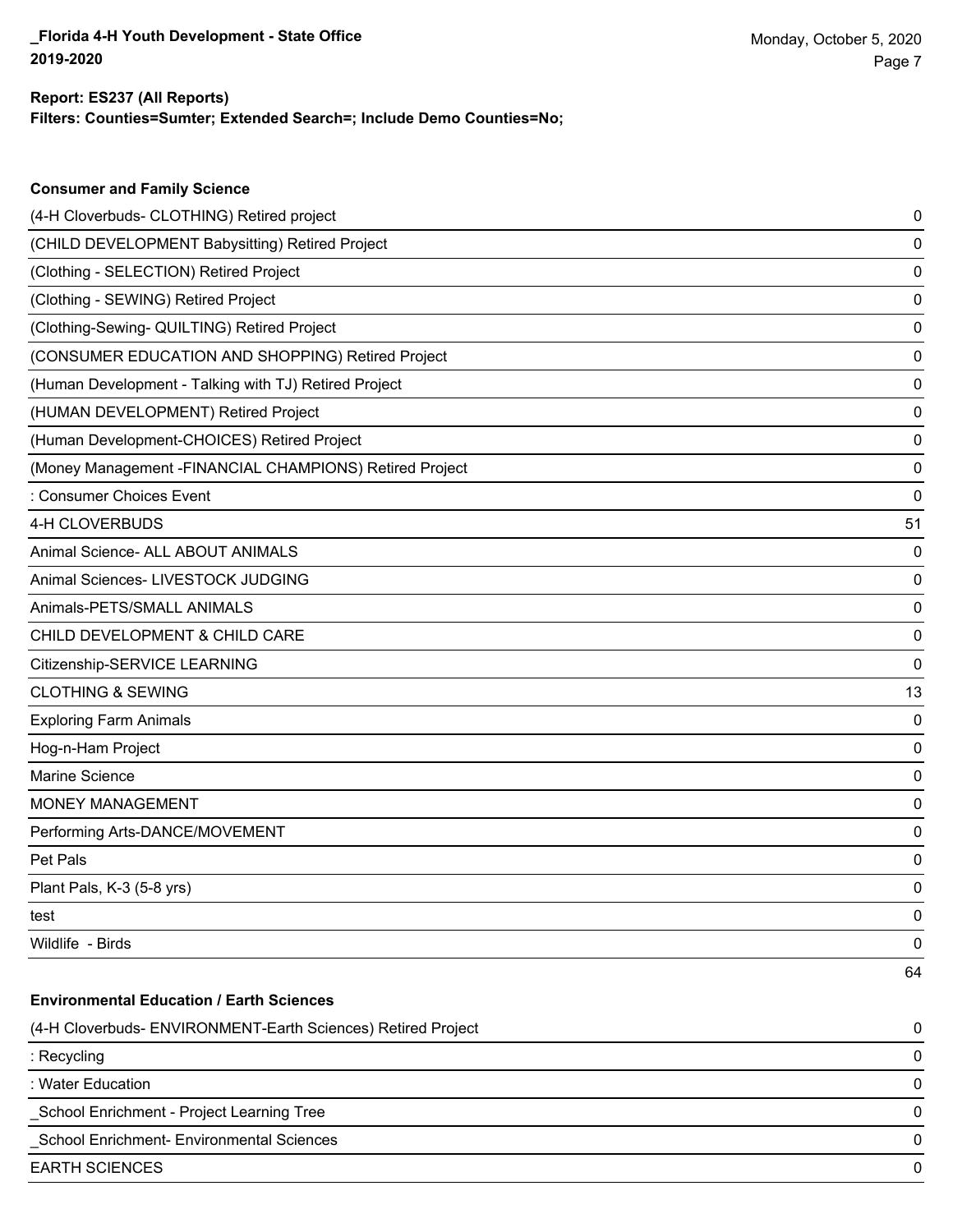**Filters: Counties=Sumter; Extended Search=; Include Demo Counties=No;**

| <b>ENERGY</b>                  | $\mathbf 0$    |
|--------------------------------|----------------|
| ENVIRONMENTAL SCIENCES         | 0              |
| <b>FORESTRY</b>                | 0              |
| <b>OUTDOOR EDUCATION</b>       | 0              |
| SOIL AND WATER SCIENCES        | 0              |
| <b>SPORTFISHING</b>            | 0              |
| SS - SHOOTING SPORTS           | 1              |
| <b>SS-ARCHERY</b>              | 0              |
| SS-HUNTING 10y/o               | 0              |
| SS-MUZZLELOADING 12y/o         | 0              |
| SS-RIFLE, AIR                  | $\pmb{0}$      |
| SS-RIFLE, SMALL BORE           | 0              |
| SS-SHOTGUN 10y/o               | 1              |
| <b>WILDLIFE &amp; HABITATS</b> | $\pmb{0}$      |
|                                | $\overline{2}$ |
|                                |                |

## **Foods and Nutrition**

| (4-H Cloverbuds- FOODS & NUTRITION) Retired Project   | 0 |
|-------------------------------------------------------|---|
| (Food - SPORTS NUTRITION) Retired Project             | 0 |
| (FOOD AND FOOD PRESERVATION SCIENCES) Retired Project | 0 |
| (FOOD PREP AND COOKING) Retired Project               | 0 |
| (Food Prep- BREADS & BREADMAKING) Retired Project     | 0 |
| (Food Prep- DAIRY FOODS) Retired Project              | 0 |
| (Food Prep- MICROWAVE MAGIC) Retired Project          | 0 |
| (Food Science- FOOD PRESERVATION) Retired Project     | 0 |
| School Enrichment - Up for the Challenge              | 0 |
| School Enrichment - YUM                               | 0 |
| School Enrichment - YUMMEE                            | 0 |
| <b>School Enrichment- Nutrition</b>                   | 0 |
| <b>FOOD &amp; NUTRITION</b>                           | 0 |
|                                                       | 0 |

## **Health**

| (Health- HEALTH ROCKS) Retired Project      | 0  |
|---------------------------------------------|----|
| (HEALTH: PHYSICAL ACTIVITY) Retired Project | 0  |
| : Healthy Living                            | 0  |
| PERSONAL WELL BEING                         | 13 |
|                                             | 13 |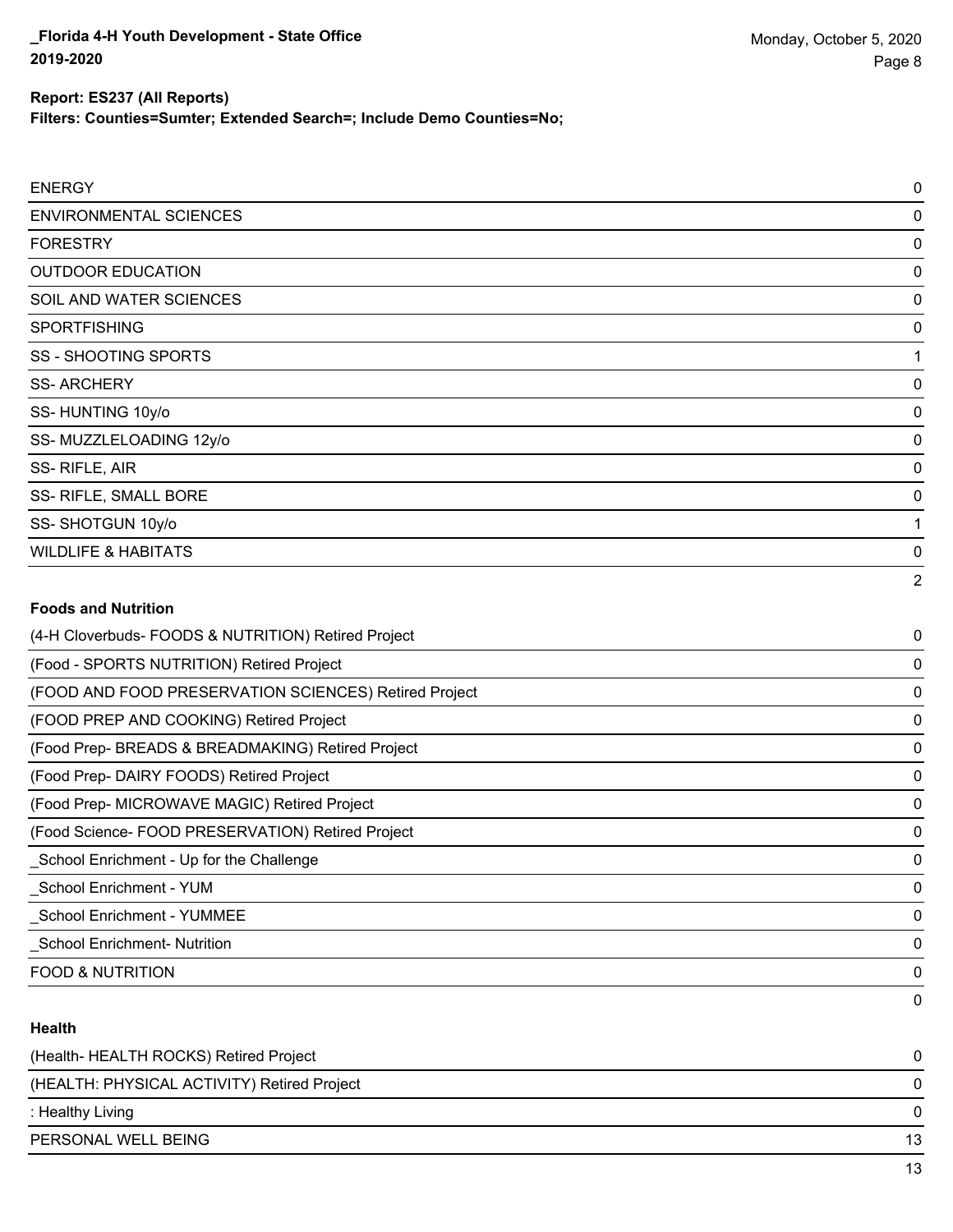#### **Report: ES237 (All Reports)**

**Filters: Counties=Sumter; Extended Search=; Include Demo Counties=No;**

| <b>Leadership and Personal Development</b>                 |             |
|------------------------------------------------------------|-------------|
| (4-H Cloverbuds- LEADERSHIP) Retired Project               | 0           |
| (4-H Cloverbuds_DISCOVERY Projects) Retired Project        | 0           |
| (Home Environment- CHANGING SPACES) Retired Project        | 0           |
| (Plant Sciences - Mowing for Money) Retired Project        | $\mathbf 0$ |
| (Workforce Prep- CAREER DEVELOPMENT) Retired Project       | 0           |
| (Workforce Prep- ENTREPRENEURSHIP) Retired Project         | 0           |
| <b>Character Education</b>                                 | 0           |
| : Personal Development                                     | 0           |
| <b>EXPLORING 4-H</b>                                       | 7           |
| LEADERSHIP DEVELOPMENT                                     | 1           |
| <b>WORKPLACE PREPARATION</b>                               | 0           |
|                                                            | 8           |
| <b>Personal Safety</b>                                     |             |
| (Health and Safety- ATV SAFETY) Retired Project            | 0           |
| (Health- EMERGENCY PREPARDNESS) Retired Project            | 0           |
| <b>ATV SAFETY</b>                                          | 1           |
| <b>SAFETY</b>                                              | 0           |
|                                                            | 1           |
| <b>Physical Sciences</b>                                   |             |
| (ASTRONOMY) Retired Project                                | 0           |
| : Weather and Climate                                      | 0           |
| <b>AEROSPACE</b>                                           | 0           |
|                                                            | 0           |
| <b>Plant Science</b>                                       |             |
| (4-H Cloverbuds- PLANT SCIENCES-Gardening) Retired Project | 0           |
| (GROWING CITRUS) Retired Project                           | 0           |

(Plant Sciences-GARDENING) Retired Project 0 (Plants -Gardening- FLOWERS) Retired Project 0

(Plants -Gardening- VEGETABLES) Retired Project 0

(Plants -Gardening-CONTAINER GARDENING) Retired Project 0

\_School Enrichment- Gardening and Plants 0

GARDENING AND PLANTS 21

GARDENING AND PLANTS: JR MASTER GARDENER 0